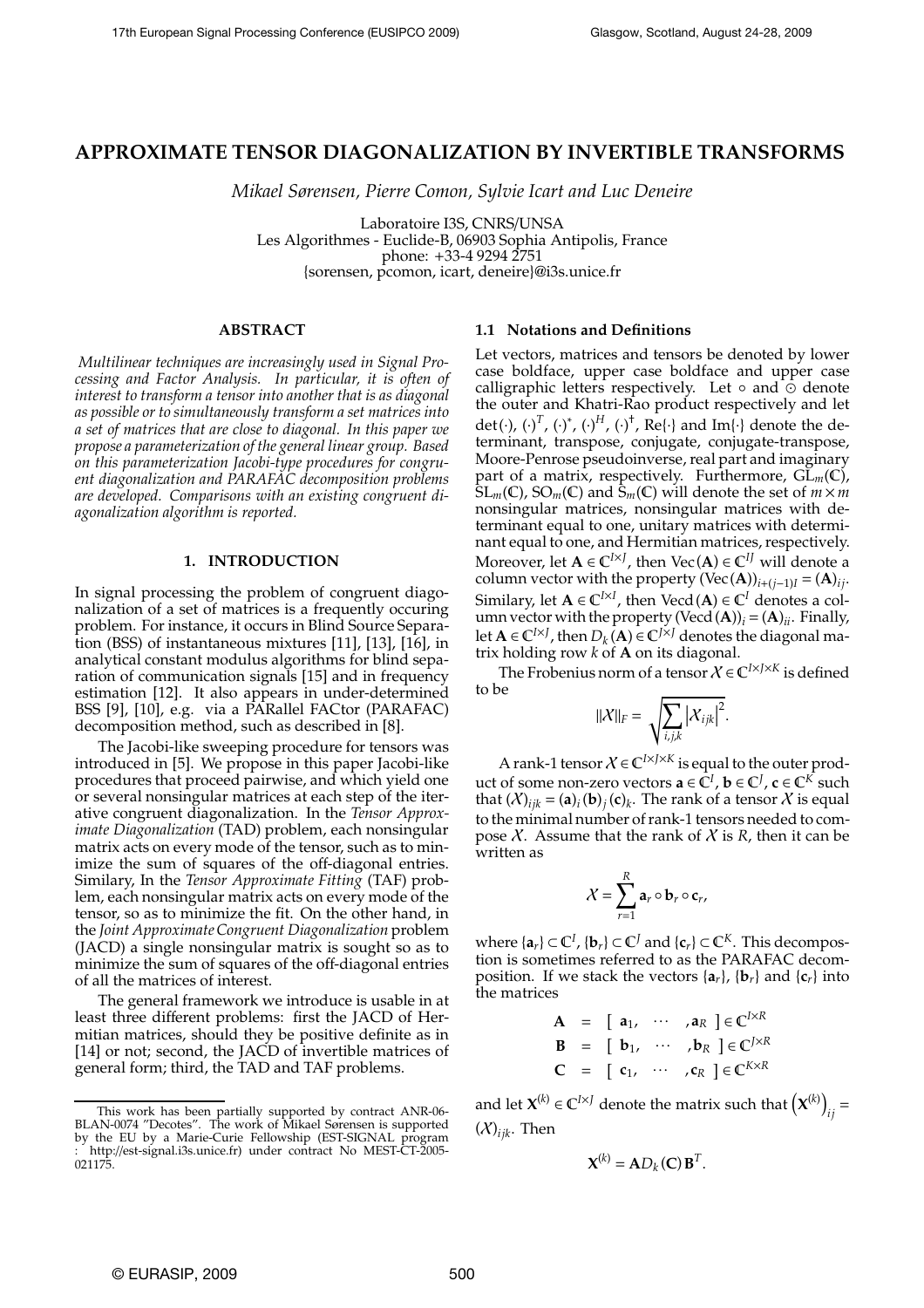The rest of the paper is organized as follows. The proposed parameterization of the general linear group is introduced in section 2. Then pairwise procedures for the TAF problem is discussed in section 3. Next a pairwise procedure for the JACD problems of a set of Hermitian matrices are described in section 4. Finally the proposed JACD algorithm is compared to an existing one in section 5.

#### **2. PARAMETERIZATION OF GL***m*(C)

Let  $A \in GL_m(\mathbb{C})$ , then

$$
\mathbf{A} = \Lambda \overline{\mathbf{A}},
$$

where  $\overline{A} \in SL_m(\mathbb{C})$  and  $\Lambda = \sqrt[m]{\text{det}(A)} I_m$ . Next we propose a normalized QL factorization for any nonsingular matrix.

Define the QL factorization  $\overline{A} = QL$ , where  $Q \in$  $SO_m(\mathbb{C})$  is unitary and **L** lower triangular. We obtain the product

$$
A = \Lambda QL,
$$

where  $det(L) = 1$ . Assume that  $A \in GL_2(\mathbb{C})$ , then the following parameterization is possible:

$$
\mathbf{A} = \begin{bmatrix} \sqrt[2]{\det(\mathbf{A})} & 0 \\ 0 & \sqrt[2]{\det(\mathbf{A})} \end{bmatrix} \begin{bmatrix} c & se^{i\phi} \\ -se^{-i\phi} & c \end{bmatrix} \begin{bmatrix} a & 0 \\ b & \frac{1}{a} \end{bmatrix},
$$

where  $a, b \in \mathbb{C}$ ,  $c = \cos(\theta)$ ,  $s = \sin(\theta)$  and  $\theta, \phi \in \mathbb{R}$ . In fact, **A** being nonsingular, we necessarily have that  $a \neq 0$ . Based on this factorization, we propose to factorize a matrix **A** ∈ GL*<sup>k</sup>* (C) into a product of *elementary matrices* that differ from the Identity only in four places. This idea has been extensively used for parameterizing unitary matrices with the so-called Givens rotations [6]. Here we extend the idea to general invertible matrices of  $GL_k(\mathbb{C})$ . Consider the elementary matrix

$$
\mathbf{A}[p,q] = \Lambda[p,q] \mathbf{Q}[p,q] \mathbf{L}[p,q],
$$

where

$$
\mathbf{A}[p,q]_{mn} = \begin{cases} 1 & \text{if } m = n \text{ and } m \notin \{p,q\} \\ \mathbf{A}_{pq} & \text{if } m = n = p \\ \mathbf{A}_{qq} & \text{if } m = n = q \\ \mathbf{A}_{pq} & \text{if } m = p \text{ and } n = q \\ \mathbf{A}_{qp} & \text{if } m = q \text{ and } n = p \\ 0 & \text{otherwise} \end{cases}
$$

and

$$
\Lambda[p,q]_{mn} = \begin{cases}\n1 & \text{if } m = n \text{ and } m \notin \{p,q\} \\
\sqrt[k]{\det(\mathbf{A}[p,q])} & \text{if } m = n = p \\
\sqrt[k]{\det(\mathbf{A}[p,q])} & \text{if } m = n = q \\
0 & \text{otherwise}\n\end{cases}
$$
\n
$$
\mathbf{Q}[p,q]_{mn} = \begin{cases}\n1 & \text{if } m = n \text{ and } m \notin \{p,q\} \\
\cos(\theta) & \text{if } m = n = p \\
\cos(\theta) & \text{if } m = n = q \\
\sin(\theta)e^{i\phi} & \text{if } m = p \text{ and } n = q \\
- \sin(\theta)e^{-i\phi} & \text{if } m = q \text{ and } n = p \\
0 & \text{otherwise}\n\end{cases}
$$
\n
$$
\mathbf{L}[p,q]_{mn} = \begin{cases}\n1 & \text{if } m = n \text{ and } m \notin \{p,q\} \\
\frac{1}{q} & \text{if } m = n = p \\
\frac{1}{q} & \text{if } m = n = q \\
0 & \text{otherwise}\n\end{cases}
$$
\n
$$
\mathbf{L}[p,q]_{mn} = \begin{cases}\n1 & \text{if } m = n \text{ and } m \notin \{p,q\} \\
\frac{1}{q} & \text{if } m = n = q \\
0 & \text{otherwise}\n\end{cases}
$$

It can be shown that any  $\mathbf{A}$  ∈  $GL_m(\mathbb{C})$  can be factorized as the product of the above three kinds of elementary matrices, viz, diagonal, lower triangular and unitary or orthogonal, e.g. we can set  $\phi = 0$  in  $\mathbb{Q}[p,q]$ . Hence we propose to factorize a matrix  $\mathbf{A} \in GL_m(\mathbb{C})$  into a product of the above parameterization Givens-type matrices

$$
\mathbf{A} = \prod_{s=1}^{S} \prod_{p=1}^{m-1} \prod_{q=p+1}^{m} \mathbf{A}[p,q,s],
$$

where *S* is equal to number of sweeps executed by the iterative procedure and the third index indicate the sweep number.

## **3. TENSOR APPROXIMATE FITTING**

Given a tensor  $\mathcal{T} \in \mathbb{C}^{I \times J \times K}$  with rank *R* satisfying the inequalities*R* ≤ min(*IJ*,*K*) and*R*(*R*−1)≤ *I*(*I*−1)*J*(*J*−1)/2. Then under mild conditions it was shown in [8] that PARAFAC decomposition problem can be reformulated as a simultaneous matrix diagonalization problem of a set of*R*complex symmetric matrices of dimension*R*×*R*.

Moreover, given a tensor  $\mathcal{T} \in \mathbb{C}^{I \times J \times K}$  with rank  $R \leq min(I, J, K)$  then by a dimension reduction step as explained in [7] the PARAFAC decomposition problem can be reformulated to the estimation of the parameters of a tensor  $X \in \mathbb{C}^{R \times R \times K}$ . This is typically done by minimizing the function

$$
f(\mathbf{U}, \mathbf{V}, \mathbf{W}) = \sum_{k=1}^{K} ||\mathbf{X}^{(k)} - \mathbf{U}D_k(\mathbf{W})\mathbf{V}^T||_F^2
$$
  
= 
$$
\sum_{k=1}^{K} ||\text{Vec}(\mathbf{X}^{(k)}) - (\mathbf{V} \odot \mathbf{U})\text{Vecd}(D_k(\mathbf{W}))||_F^2.
$$
 (1)

The optimal  $D_k(\mathbf{W})$  can be expressed as follows:

$$
D_k(\mathbf{W}) = \text{diag}((\mathbf{V} \odot \mathbf{U})^{\dagger} \text{Vec}(\mathbf{X}^{(k)})), \forall k. \tag{2}
$$

Inserting (2) into (1) we obtain

$$
f_{\mathbf{W}}(\mathbf{U}, \mathbf{V}) = \sum_{k=1}^{K} ||\mathbf{X}^{(k)} - \mathbf{U} \text{diag}((\mathbf{V} \odot \mathbf{U})^{\dagger} \text{Vec}(\mathbf{X}^{(k)})) \mathbf{V}^{T}||_{F}^{2}.
$$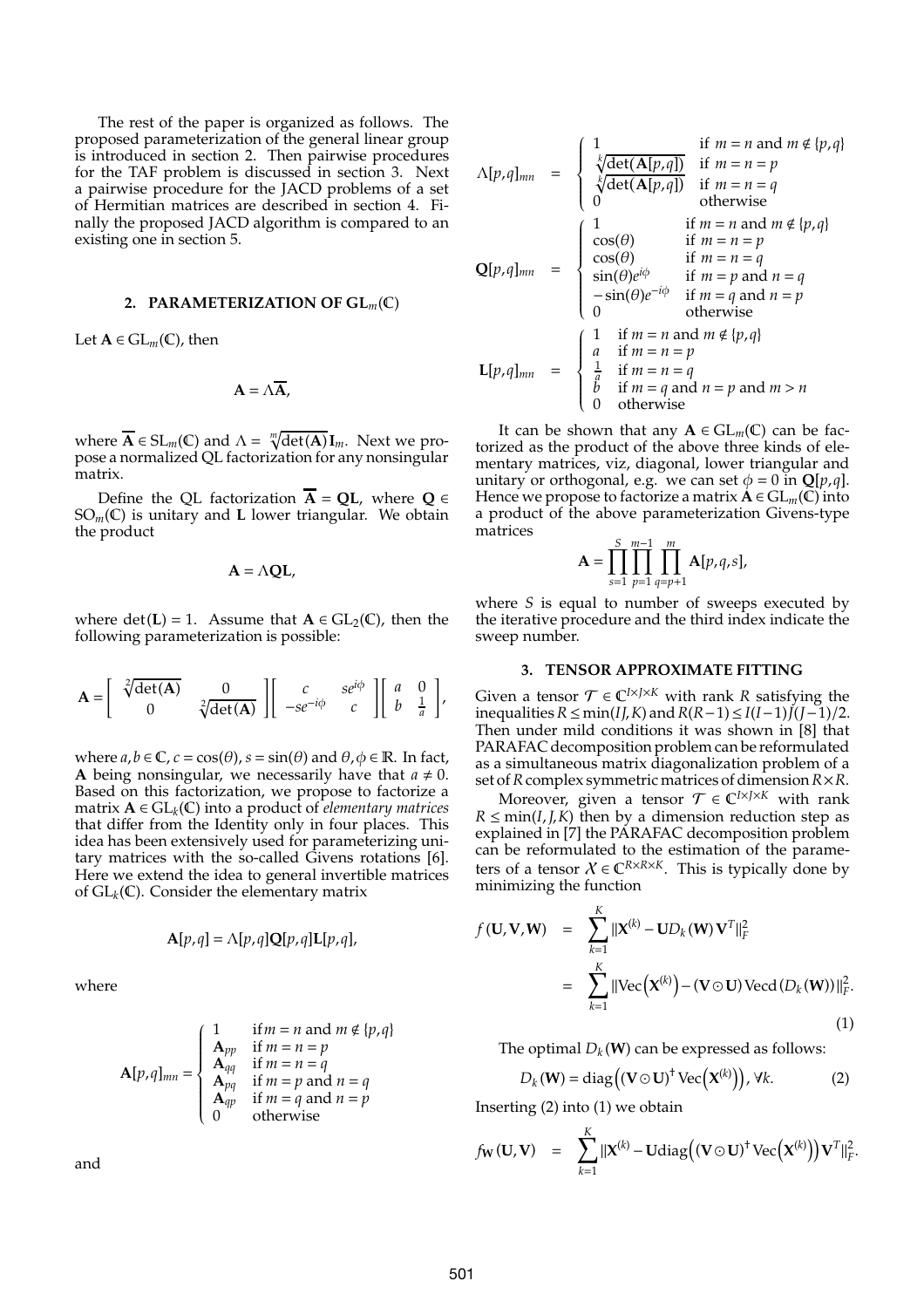By assuming that  $\mathbf{X}^{(k)} = \mathbf{U}D_k(\mathbf{W})\mathbf{V}^T$  for all *k* and  $\mathbf{U}, \mathbf{V} \in$  $GL_R(\mathbb{C})$ , then obviously

$$
D_k(\mathbf{W}) = \text{diag}\left(\mathbf{U}^{-1}\mathbf{X}^{(k)}\mathbf{V}^{-T}\right). \tag{3}
$$

Inserting (3) into (1) we obtain the cost function

$$
g(\mathbf{U}, \mathbf{V}) = \sum_{k=1}^{K} ||\mathbf{X}^{(k)} - \mathbf{U} \text{diag}\left(\mathbf{U}^{-1} \mathbf{X}^{(k)} \mathbf{V}^{-T}\right) \mathbf{V}^{T}||_{F}^{2} (4)
$$

$$
= g(\mathbf{U} \Lambda_{\mathbf{U}}, \mathbf{V} \Lambda_{\mathbf{V}}),
$$

where  $\Lambda$ **U** and  $\Lambda$ **V** are arbitrary nonsingular diagonal matrices. A first approach to reduce the number of unknowns would be to use (2). A simpler approach would be to make use of (4). This can be seen as a non-symmetric version of the cost function introduced by Afsari in [1] for JACD of Hermitian matrices but applied on the TAF problem.

Under the assumption that  $D_k(\mathbf{W})$  is nonsingular for some *k*, say  $k = 1$ , then as proposed in [7] another simplification can be considered which will result in a different optimization problem. This will yield a joint diagonalization problem by a congruence transform

$$
\mathbf{Y}^{(k)} = \mathbf{X}^{(k)} \mathbf{X}^{(1)^{-1}} = \mathbf{U} D_k(\mathbf{W}) D_1(\mathbf{W})^{-1} \mathbf{U}^{-1}.
$$
 (5)

By the same argument as before we can from (5) obtain the following cost function

$$
h(\mathbf{U}) = \sum_{k=1}^{K} ||\mathbf{Y}^{(k)} - \mathbf{U} \text{diag}\left(\mathbf{U}^{-1} \mathbf{Y}^{(k)} \mathbf{U}\right) \mathbf{U}^{-1}||_F^2 \quad (6)
$$
  
=  $h(\mathbf{U} \Lambda_{\mathbf{U}}),$ 

where  $\Lambda$ **U** is an arbitrary nonsingular diagonal matrix. Due to the invariance property of the cost functions (4) and (6) the term  $\Lambda[p,q]$  vanish and in the lower triangular matrices we can set  $a = 1$ . Furthermore, since  $h(\mathbf{U}\Pi) = h(\mathbf{U})$ , where  $\Pi$  is an arbitrary permutation matrix the parameterization  $A[p,q]$  could be reduced to

$$
\mathbf{A}[p,q]_{mn} = \begin{cases} 1 & \text{if } m = n \\ a & \text{if } m = p \text{ and } n = q \\ b & \text{if } m = q \text{ and } n = q \\ 0 & \text{otherwise} \end{cases}
$$

where  $1 - ab \neq 0$  and  $a, b \in \mathbb{C}$ .

Remark that minimizing  $f_W(U, V)$ ,  $g(U, V)$  and  $h(U)$ will in general yield different solutions, unless the tensor considered is exactly diagonalizable by invertible transforms. An outline of a general sweeping procedure addressing this kind of problems can be seen on algorithm 1.

## **4. JOINT APPROXIMATE CONGRUENT DIAGONALIZATION OF HERMITIAN MATRICES**

Various BSS problems are often addressed by minimizing the off-diagonal terms of a set of Hermitian matrices. Let  $\{\mathbf{T}^{(k)}\}_{k=1}^K \subset \mathbf{S}_m(\mathbb{C})$  be the matrices we attempt to diagonalize. Then the minimization of the **Algorithm 1** Outline of sweeping procedure for TAF.

Initialize:  $U = I_m$ ,  $V = I_m$ Step 1: Repeat until convergence  $f$ **or**  $p = 1$  to  $m - 1$  **do for**  $q = p + 1$  to *m* **do** calculate optimal  $A_U[p,q]$  and  $A_V[p,q]$  $\mathbf{U} \leftarrow \mathbf{U} \mathbf{A}_{\mathbf{U}}[p,q]$  ,  $\mathbf{V} \leftarrow \mathbf{V} \mathbf{A}_{\mathbf{V}}[p,q]$ **end for end for** Step 2: Check if algorithm has converged. If not, then go to Step 1.

**Algorithm 2** Outline of sweeping procedure for minimization of the off-term elements of a set of Hermitian matrices.

Initialize:  $U = I_m$ Step 1: Repeat until convergence  $f$ **or**  $p = 1$  to  $m - 1$  **do for**  $q = p + 1$  to *m* **do** calculate **Q**[*p*,*q*] according to subsection 4.1.  $\mathbf{T}^{(k)} \leftarrow \mathbf{Q}\left[p,q\right]^H \mathbf{T}^{(k)} \mathbf{Q}\left[p,q\right]$  $\mathbf{U} \leftarrow \mathbf{Q}\left[p,q\right]^{H} \mathbf{U}$ calculate **L**[*p*,*q*] according to subsection 4.2.  $\mathbf{T}^{(k)} \leftarrow \mathbf{L}\left[p,q\right]\mathbf{T}^{(k)}\mathbf{L}\left[p,q\right]^{H}$  $\mathbf{U} \leftarrow \mathbf{L}[p,q] \mathbf{U}$ **end for end for** Step 2: Check if algorithm has converged. If not, then

go to Step 1.

cost function

$$
J(\mathbf{U}) = \sum_{k=1}^{K} ||\mathbf{U}\mathbf{T}^{(k)}\mathbf{U}^{H} - \text{diag}(\mathbf{U}\mathbf{T}^{(k)}\mathbf{U}^{H})||_{F}^{2}
$$
 (7)

have been applied in [11], [16]. This can be interpreted as an extension of the JADE algorithm [3] to the case of general invertible transforms.

The updating rules are  $\textbf{T}^{(k)} \leftarrow \textbf{A}\left[p,q\right] \textbf{T}^{(k)} \textbf{A}\left[p,q\right]^{H}$ and  $\mathbf{U} \leftarrow \mathbf{\hat{A}}[p,q]\breve{\mathbf{U}}$ . Let us parameterize  $\mathbf{A}[p,q] \in \mathbb{C}^{m \times m}$ as  $\mathbf{A}[p,q] = \sqrt[m]{\text{det}(\mathbf{A}[p,q])}\mathbf{Q}[p,q]\mathbf{L}[p,q]$ . Then since

$$
J(\alpha \mathbf{U}) = \alpha^2 \alpha^{*2} J(\mathbf{U}), \quad \forall \alpha \in \mathbb{C}, \tag{8}
$$

we can infer from equation (8) that the scalar  $\sqrt[m]{\det(A[p,q])}$  does not contribute to any diagonalization of the matrices {**T** (*k*) }. . Hence we will only consider the term  $\mathbf{Q}[p,q]\mathbf{L}[p,q] \in SL_m(\mathbb{C})$ .

Due to the computational complexity of the problem, we calculate and update only one matrix at a time: either the unitary matrix or the triangular one. An outline of the proposed sweeping procedure can be seen on algorithm 2.

## **4.1 Algebraic Solution for the Unitary Matrix**

The algebraic solution for the unitary Jacobisubproblem was solved in [3], [4] known as the JADE problem and therefore the JADE algorithm can be used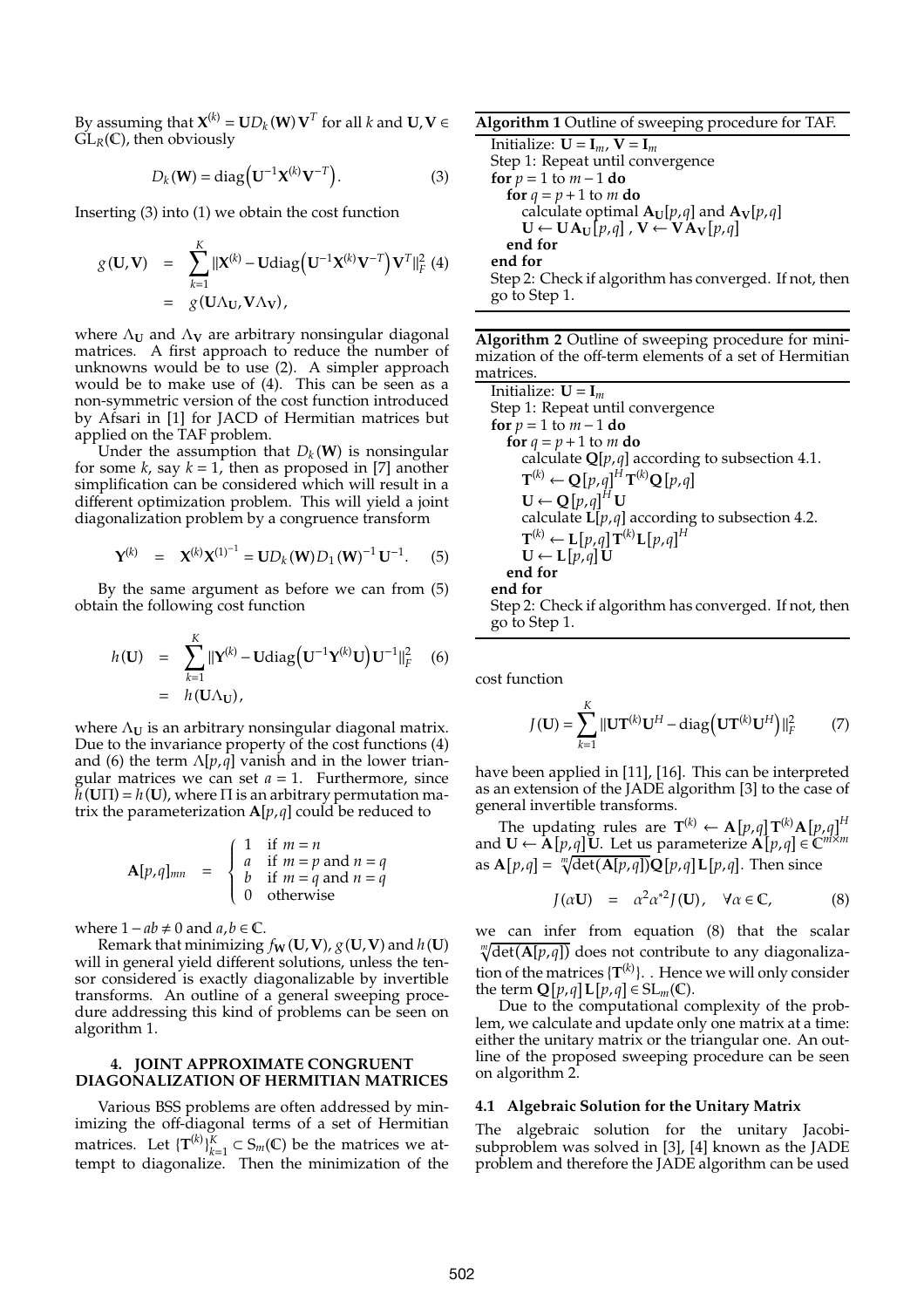to solve the problem. Let  $U = Q[p,q]$ , then due to the invariance property of the Frobenius norm wrt. any unitary operator, the unitary Jacobi-subproblem is equivalent to maximizing the quadratic form

$$
f(\mathbf{Q}[p,q]) = \sum_{k=1}^{K} ||\text{diag}\left(\mathbf{Q}[p,q]^{H}\mathbf{T}^{(k)}\mathbf{Q}[p,q]\right)||_{F}^{2} =
$$
\n
$$
\mathbf{s}^{T} \frac{1}{2} \begin{bmatrix} 2\gamma_{1} & \text{Re}\{\gamma_{2}\} & \text{Im}\{\gamma_{2}\} \\ \text{Re}\{\gamma_{2}\} & \gamma_{5} + 2\text{Re}\{\gamma_{4}\} & 2\text{Im}\{\gamma_{4}\} \\ \text{Im}\{\gamma_{2}\} & 2\text{Im}\{\gamma_{4}\} & \gamma_{5} - 2\text{Re}\{\gamma_{4}\} \end{bmatrix} \mathbf{s},
$$

where

$$
\mathbf{s} = [\cos(2\theta), \sin(2\theta)\cos(\phi), \sin(2\theta)\sin(\phi)]^{T}
$$
\n
$$
\gamma_{1} = \sum_{k=1}^{K} |\mathbf{T}_{pp}^{(k)}|^{2} + |\mathbf{T}_{qq}^{(k)}|^{2}
$$
\n
$$
\gamma_{2} = \sum_{k=1}^{K} \mathbf{T}_{qq}^{(k)*} \mathbf{T}_{pq}^{(k)} + \mathbf{T}_{qp}^{(k)*} \mathbf{T}_{qq}^{(k)} - \mathbf{T}_{pp}^{(k)*} \mathbf{T}_{pq}^{(k)} - \mathbf{T}_{qp}^{(k)*} \mathbf{T}_{pp}^{(k)}
$$
\n
$$
\gamma_{3} = \sum_{k=1}^{K} 2\text{Re}\{\mathbf{T}_{pp}^{(k)*} \mathbf{T}_{qq}^{(k)}\} + \left|\mathbf{T}_{pq}^{(k)}\right|^{2} + \left|\mathbf{T}_{qp}^{(k)}\right|^{2}
$$
\n
$$
\gamma_{4} = \sum_{k=1}^{K} \mathbf{T}_{qp}^{(k)*} \mathbf{T}_{pq}^{(k)}
$$
\n
$$
\gamma_{5} = \gamma_{1} + \gamma_{3}
$$

Hence the problem amounts to find an eigenvector associated to the largest eigenvalue of the above matrix.

# **4.2 Algebraic Solution for the Lower Triangular Matrix**

Let  $U = L[p,q]$  and  $\alpha = ab$ , then

$$
J(\mathbf{L}[p,q]) = \beta_2 \alpha \alpha^* + \beta_1 \alpha + \beta_1^* \alpha^* + \beta_0 \triangleq f(\alpha, \alpha^*),
$$

where

$$
\beta_2 = \sum_{k=1}^{K} 2 \left| \mathbf{T}_{pp}^{(k)} \right|^2
$$
  
\n
$$
\beta_1 = \sum_{k=1}^{K} \left( \mathbf{T}_{pp}^{(k)} \mathbf{T}_{qp}^{(k)*} + \mathbf{T}_{pp}^{(k)} \mathbf{T}_{pq}^{(k)} \right)
$$
  
\n
$$
\beta_0 = \sum_{k=1}^{K} 2 \left| \mathbf{T}_{qp}^{(k)} \right|^2
$$

Let us apply the formal partial derivatives [2] , then the stationary points of  $f(\alpha, \alpha^*)$  can be found to be

$$
\frac{\partial f(\alpha, \alpha^*)}{\partial \alpha^*} = \beta_2 \alpha + \beta_1^* = 0 \Leftrightarrow \alpha = -\frac{\beta_1^*}{\beta_2},
$$

which exists when  $\beta_2 \neq 0$ . Furthermore, when it exists it is a global minimum since

$$
\frac{\partial^2 f(\alpha, \alpha^*)}{\partial \alpha^* \partial \alpha} = \beta_2 > 0.
$$

When a solution exists the pair  $a = 1$  and  $b = -\frac{\beta_1^*}{\beta_2^*}$ will be used. On the other hand, when no solution exists then we make use of  $a = 1$  and  $b = 0$ .

## **5. COMPUTER RESULTS**

The comparison of the proposed algorithm, here called SL, and the method by Li [11], called FAJD, will be on the test data  ${\{T_k\}}_{k=1}^{20} \subset S_5(\mathbb{C})$ , where  $T_k = \mathbf{U} \mathbf{D}_k \mathbf{U}^H + \beta \mathbf{E}_k^H \mathbf{E}_k$ ,  $\mathbf{U} \in \mathbb{C}^{5 \times 5}$ ,  $\mathbf{E}_k \in S_5(\mathbb{C})$ ,  $\beta \in \mathbb{R}$  and  $\mathbf{D}_k$  are diagonal matrices with  $(D_k)_{ii} \in \mathbb{R}$ . The real and imaginary parts of the involved matrices are randomly drawn elements from a uniform distribution with support over the interval [−1,1].

In order to avoid degenerate solutions Li proposed to add the term  $log(det(U))$  to the functional  $\bar{J}(U)$ . This additional term will penalize ill-conditioned solutions consisting of small singular values. A measure on how well-conditioned a given solution is, is given by the ratio

$$
\kappa(\mathbf{U}) = \frac{\sigma_{max}(\mathbf{U})}{\sigma_{min}(\mathbf{U})},
$$

where  $\sigma_{max}$ (**U**) and  $\sigma_{min}$ (**U**) denotes the maximal and minimal singular values of **U** respectively.

In the SL method an iteration is equal to one sweep while in the FAJD method an iteration corresponds to an update of all the parameters of the transform matrix. Let

$$
snr = 10\log\left(\frac{\sum_{k=1}^{20} ||\mathbf{U}\mathbf{D}_{k}\mathbf{U}^{H}||_{F}^{2}}{\sum_{k=1}^{20} ||\beta \mathbf{E}_{k}||_{F}^{2}}\right)
$$

and

$$
J_n(\mathbf{U}) = \frac{\sum_{k=1}^{20} ||\mathbf{U}\mathbf{T}_k\mathbf{U}^H - \text{diag}\left(\mathbf{U}\mathbf{T}_k\mathbf{U}^H\right)||_F^2}{\sum_{k=1}^{20} ||\mathbf{U}\mathbf{T}_k\mathbf{U}^H||_F^2}
$$

.

Then the mean and median convergence of the algorithms over 100 trials after 100 iterations as measured by *J<sup>n</sup>* when *snr* varies from 0 to 20 with a hop factor 5 can be seen on figure 1 and 2 respectively. Furthermore the mean and median condition numbers of the solutions can be seen on figures 3 and 4 respectively.

#### **6. SUMMARY**

A new parameterization of the general linear group has been proposed. Based on this parameterization sweeping algorithms for PARAFAC estimation and congruent diagonalization of a set of matrices have been proposed. Preliminary comparisons with an existing congurent diagonalization algorithm have been reported.

## **REFERENCES**

- [1] B. Afsari , "Sensitivity Analysis for the Problem of Matrix Joint Diagonalization," *SIAM J. Matrix Anal. Appl.*, vol. 30, pp. 1148–1171 . 2008.
- [2] D.H. Brandwood , "A Complex Gradient Operator and its Applications in Adaptive Antenna Theory," *IEE Proceedings-F and H*, vol. 130, pp. 11–16 . 1983.